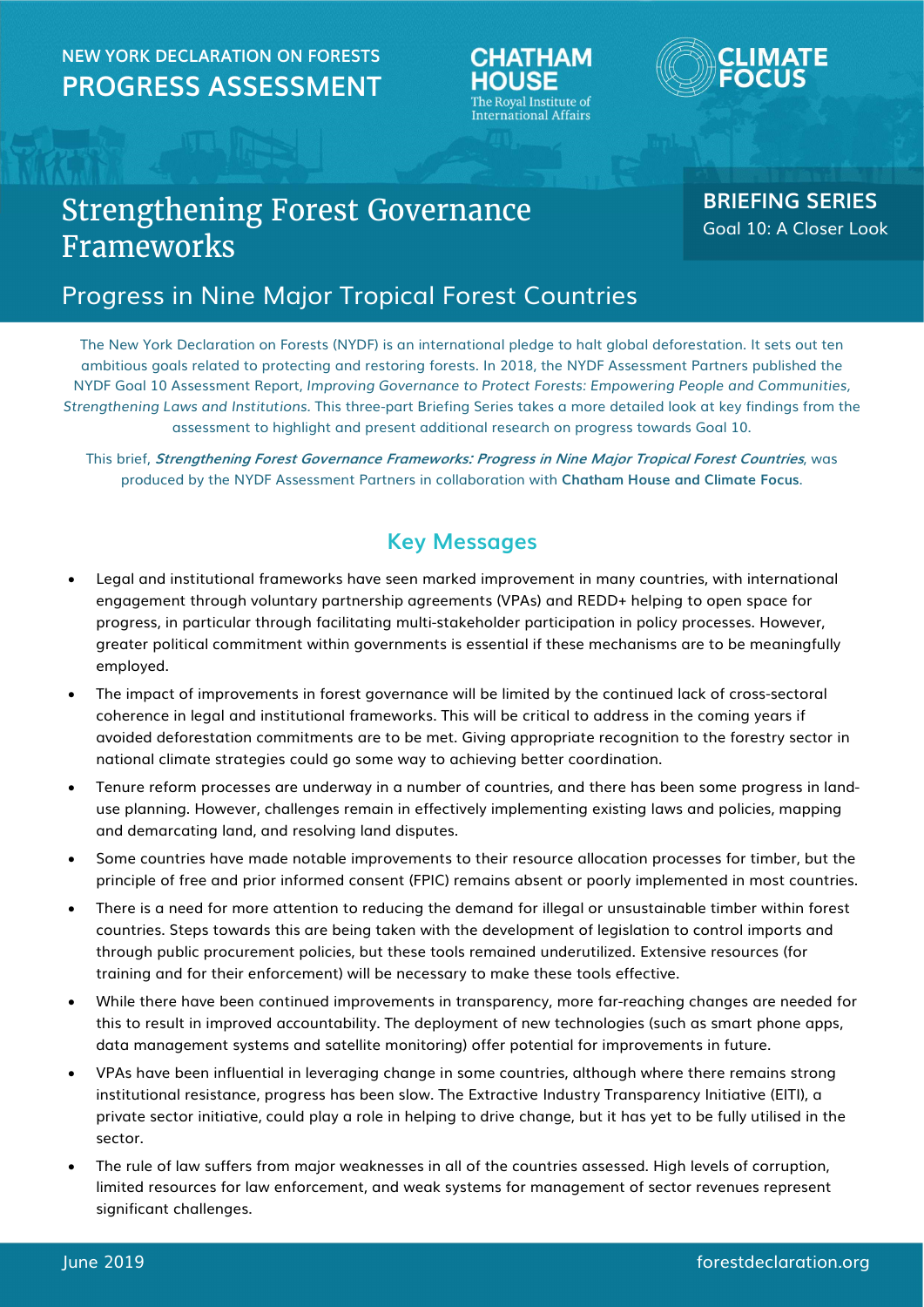#### Introduction

The New York Declaration on Forests (NYDF) is an international pledge to halt global deforestation. It sets out ten ambitious goals related to protecting and restoring forests. In 2018, the NYDF Assessment partners released a progress assessment on progress towards Goal 10, which calls for the strengthening of forest governance. $^1$  For the assessment, Climate Focus worked with Chatham House to assess the state of forest governance, and how this has changed in nine tropical forest countries over the past five years. In this brief, we describe the research findings and identify where the key challenges lie for reform in the next five years if these countries are to succeed in placing their forest sectors on a more sustainable footing.

The 2018 assessment was based on a standard framework of questions developed by Chatham House as part of an international research program to assess what progress is being made in efforts to reduce illegal logging and related trade. The project began in 2006, and two assessments were completed in 2010 and 2015. For this new research, the questions were amended to reflect changes in the forest sector over the last decade, including questions on climate strategies and public procurement policies. In follow-up research, additional questions relating to gender in forest policy processes, small-scale enterprises and the informal sector, and forest conversion will also be included.

The questions cover twelve aspects of governance, which we have grouped here into five categories (Table 1). Figure 1 provides an overview of the progress made by the nine countries across these twelve indicators over the course of the three assessments.

#### Legal & institutional framework

Most of the countries reviewed have made some progress regarding their legal and institutional arrangements for the forest sector over the past five years, although the extent of progress varies widely. There have been improvements in multi-stakeholder engagement and in clarifying and reforming the legal framework. For example, in both Ghana and Indonesia there has been legal reform and the rollout of national timber licensing systems developed under the European Union's Forest Law Enforcement, Governance and Trade (FLEGT) program, with FLEGT licensing beginning in Indonesia in 2016. Additionally, some major changes have been seen in Lao PDR, although this was from a low base: in five years illegal logging went from receiving little attention to becoming a priority issue. This shift has seen the government implement a suite of measures, including improve-ments to cross-government coordination and restrictions on timber exports.

However, the picture is not entirely positive. There has been no progress in Papua New Guinea, where illegal logging continues to receive little government attention. Cameroon has seen significant delays with reform efforts, as well as a drop in the quality of consultations within these. The Democratic Republic of the Congo (DRC) drafted a plan to promote sustainable forest management and to tackle illegal logging but it has yet to be implemented, and an increasingly uncertain political climate has hindered progress over the past two years. In Brazil, attention to illegal logging has been declining. Action plans to control deforestation in the Amazon and Cerrado were introduced in 2013, but political commitment to these has declined in subsequent years. The downplaying of the importance of forest protection by the new president there creates additional uncertainty in this regard.

| Legal and institutional framework | High-level policy                                           |  |  |  |  |
|-----------------------------------|-------------------------------------------------------------|--|--|--|--|
|                                   | Legislative framework and government structures             |  |  |  |  |
|                                   | International trade cooperation                             |  |  |  |  |
| Tenure and resource allocation    | Tenure and use rights                                       |  |  |  |  |
|                                   | Allocation and management of rights to harvest              |  |  |  |  |
| Demand-side measures              | Policies regulating the demand for timber                   |  |  |  |  |
|                                   | Legislative framework (on import regulations & procurement) |  |  |  |  |
| Transparency                      | Information management                                      |  |  |  |  |
|                                   | Timber tracking systems                                     |  |  |  |  |
|                                   | Transparency                                                |  |  |  |  |
| Rule of law                       | Enforcement                                                 |  |  |  |  |
|                                   | Checks & balances                                           |  |  |  |  |
|                                   | Financial management                                        |  |  |  |  |

#### Table 1. Twelve indicators of the policy response to illegal logging, grouped into five governance areas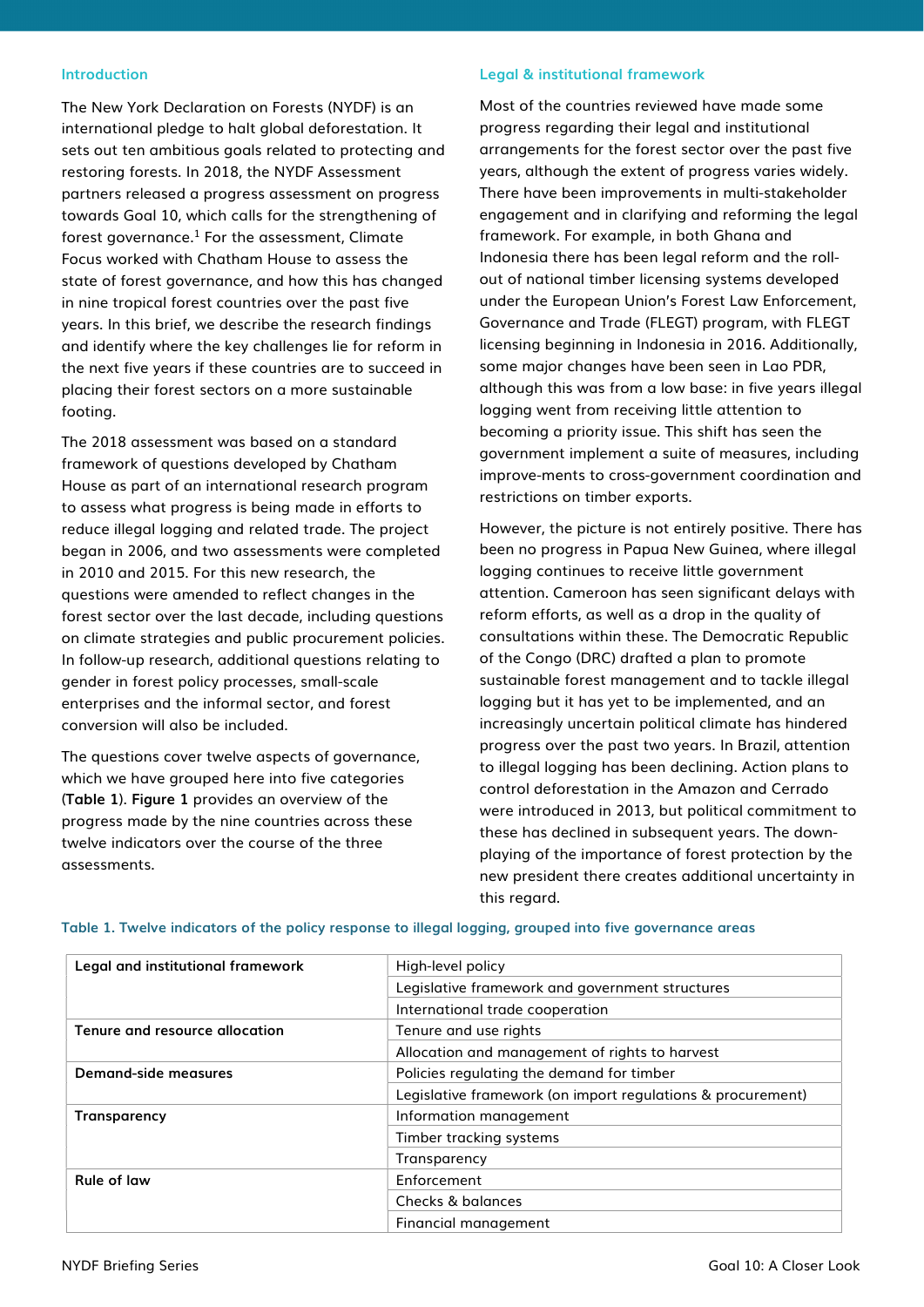|  |  |  |  |  |  | Figure 1. Policy scores for nine producer countries across twelve areas of forest governance, 2008/10, 2013, & 2018 |  |  |  |  |  |  |
|--|--|--|--|--|--|---------------------------------------------------------------------------------------------------------------------|--|--|--|--|--|--|
|--|--|--|--|--|--|---------------------------------------------------------------------------------------------------------------------|--|--|--|--|--|--|

|                                      |         | Brazil  | Cameroon | <b>DRC</b> | Ghana      | Indonesia | Lao PDR | Malaysia   | Papua New<br>Guinea | Republic of<br>Congo |
|--------------------------------------|---------|---------|----------|------------|------------|-----------|---------|------------|---------------------|----------------------|
| HIGH-LEVEL<br><b>POLICY</b>          | 2008/10 |         |          |            |            |           |         |            |                     |                      |
|                                      | 2013    |         |          |            |            |           |         |            |                     |                      |
|                                      | 2018    |         |          |            |            |           |         |            |                     |                      |
| <b>LEGISLATIVE</b>                   | 2008/10 |         |          |            |            |           |         |            |                     |                      |
| <b>FRAMEWORK</b>                     | 2013    |         |          |            |            |           |         |            |                     |                      |
|                                      | 2018    |         |          |            |            |           |         |            |                     |                      |
| <b>CHECKS AND</b>                    | 2008/10 |         |          |            |            |           |         |            |                     |                      |
| <b>BALANCES</b>                      | 2013    |         |          |            |            |           |         |            |                     |                      |
|                                      | 2018    |         |          |            |            |           |         |            |                     |                      |
| <b>INTERNATIONAL</b>                 | 2008/10 |         |          |            |            |           |         |            |                     |                      |
| COOPERATION                          | 2013    |         |          |            |            |           |         |            |                     |                      |
|                                      | 2018    |         |          |            |            |           |         |            |                     |                      |
| <b>SUPPLY AND</b>                    | 2008/10 |         |          |            |            |           |         |            |                     |                      |
| <b>DEMAND</b>                        | 2013    |         |          |            |            |           |         |            |                     |                      |
|                                      | 2018    |         |          |            |            |           |         |            |                     |                      |
|                                      | 2008/10 |         |          |            |            |           |         |            |                     |                      |
| <b>LAND TENURE</b>                   | 2013    |         |          |            |            |           |         |            |                     |                      |
|                                      | 2018    |         |          |            |            |           |         |            |                     |                      |
| <b>TIMBER CHAIN</b>                  | 2008/10 |         |          |            |            |           |         |            |                     |                      |
| OF CUSTODY                           | 2013    |         |          |            |            |           |         |            |                     |                      |
|                                      | 2018    |         |          |            |            |           |         |            |                     |                      |
|                                      | 2008/10 |         |          |            |            |           |         |            |                     |                      |
| TRANSPARENCY                         | 2013    |         |          |            |            |           |         |            |                     |                      |
|                                      | 2018    |         |          |            |            |           |         |            |                     |                      |
| <b>RESOURCE</b>                      | 2008/10 |         |          |            |            |           |         |            |                     |                      |
| <b>ALLOCATION</b>                    | 2013    |         |          |            |            |           |         |            |                     |                      |
|                                      | 2018    |         |          |            |            |           |         |            |                     |                      |
|                                      | 2008/10 |         |          |            |            |           |         |            |                     |                      |
| LAW<br><b>ENFORCEMENT</b>            | 2013    |         |          |            |            |           |         |            |                     |                      |
|                                      | 2018    |         |          |            |            |           |         |            |                     |                      |
|                                      | 2008/10 |         |          |            |            |           |         |            |                     |                      |
| <b>INFORMATION AND</b><br>MANAGEMENT | 2013    |         |          |            |            |           |         |            |                     |                      |
|                                      | 2018    |         |          |            |            |           |         |            |                     |                      |
|                                      | 2008/10 |         |          |            |            |           |         |            |                     |                      |
| <b>FINANCIAL</b><br>MANAGEMENT       | 2013    |         |          |            |            |           |         |            |                     |                      |
|                                      | 2018    |         |          |            |            |           |         |            |                     |                      |
|                                      |         |         |          |            |            |           |         |            |                     |                      |
|                                      |         | No data | 10%      | 20%        | 30%<br>40% | 50%       | 60%     | 70%<br>80% | 90%                 | 100%                 |

Note: Scores are on a scale of 0 to 100 percent, from worst to best performance. DRC = Democratic Republic of the Congo, Lao PDR = Lao People's Democratic Republic.

Source: Climate Focus and Chatham House. (2018). Assessments of government forest policy in nine countries.

Where progress has been seen, for example in Ghana, Indonesia, and Lao PDR, Voluntary Partnership Agreements (VPAs), and to some extent REDD+,<sup>i</sup> have been important factors. However,

these processes are not enough in themselves, as indicated by the limited progress in Cameroon, the Republic of Congo, DRC (all of which are engaged in VPAs and REDD+) and Papua New Guinea (which is

 $\overline{a}$ 

<sup>i</sup> REDD+ refers to efforts to reduce emissions from deforestation and forest degradation, and foster conservation, sustainable management of forests, and enhancement of forest carbon stocks in developing countries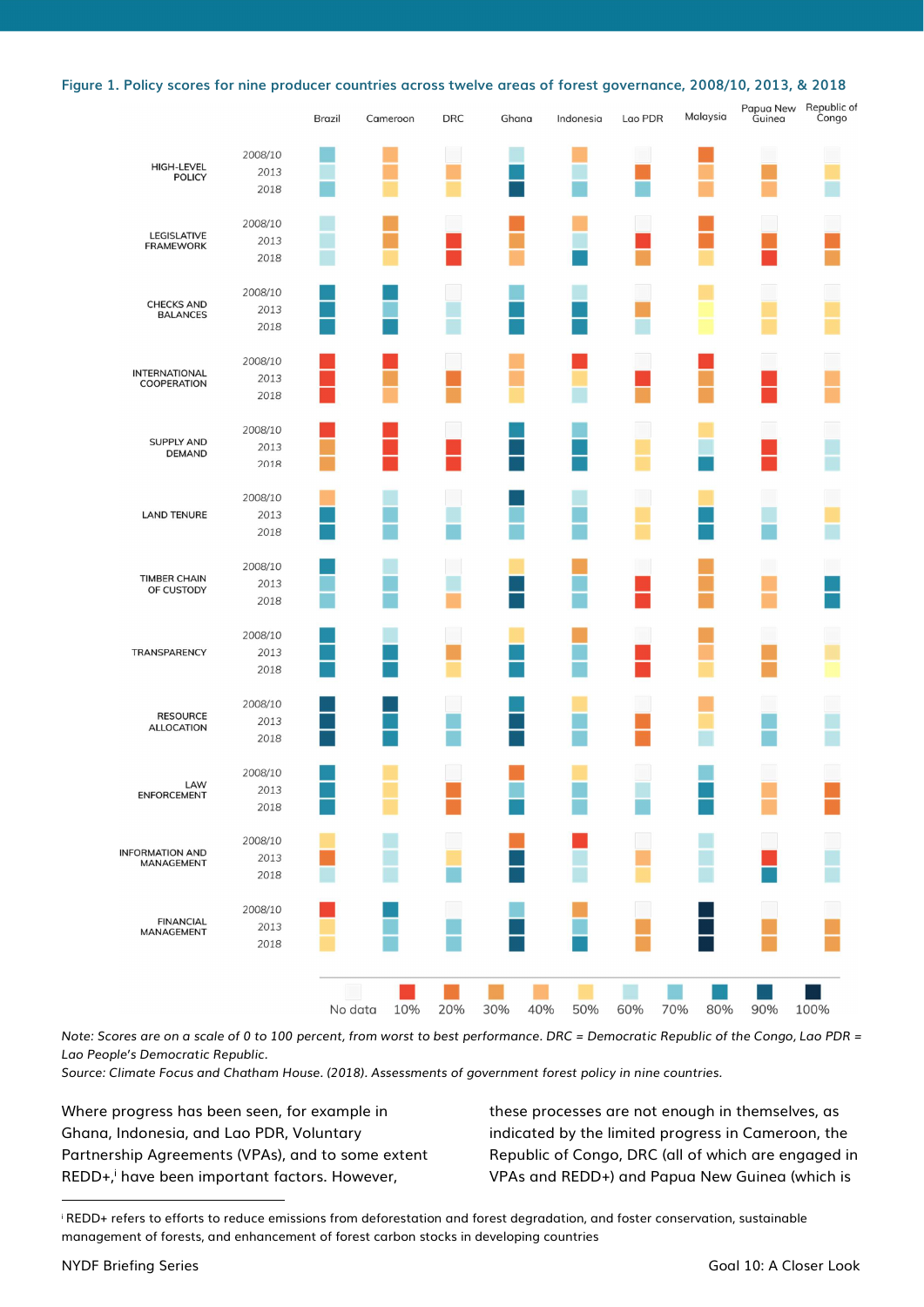only engaged in REDD+). Thus, while these international processes can create the impetus for new approaches and help to establish the institutional mechanisms required to implement these, this will only be realized if there is the political will and capability to instigate change.

One positive step that has been seen in the last five years has been increased coherence between strategies focused on illegal logging and those on deforestation and climate change. In nearly all of the countries, tackling illegal logging is identified as a priority in national REDD+ strategies, and in some cases there is explicit recognition of the need to build on existing efforts to improve legal compliance. For example, in the Republic of Congo, the REDD+ investment plan identifies support for enforcement agencies, independent forest monitors, and implementation of the country's timber legality licensing system as priorities.

In most of the countries the forest sector is recognized as a priority for reducing emissions in broader climate change policies, such as in Nationally Determined Contributions (NDCs) and national climate strategies. However, only a few give detailed consideration to forest governance and illegal logging. Brazil is one of the few countries which includes a focus on tackling illegal deforestation in both its national REDD+ strategy and its NDC.

Even in those countries that have adequately considered forests in their climate strategies, the ability to reduce deforestation is limited by a continued lack of cross-sectoral policy coherence. This remains a critical challenge for all of the countries reviewed. Achieving this is hugely challenging, as it requires coordination between agencies which are often competing for resources and influence. Without improvements here, efforts to establish a sustainable forest sector will be ineffective, and forests will be at continued risk of poorly-planned, or illegal, conversion.

#### Tenure & resource allocation

Absent and insecure land titles remain a major challenge in rural areas of developing countries. While many countries have laws requiring demarcation of land ownership both on the ground and in publicly accessible maps, few of the countries studied have achieved this for the majority of forest or other rural land. Similarly, while many countries have systems for resolving land conflicts, most of

these systems have deficiencies that hinder their effectiveness.

Across the countries assessed, local communities still often lack secure land and forest rights, including to lands and forests over which they have long-standing customary claims. In Lao PDR, the state has ownership of almost all forests and customary rights remain severely limited. In Brazil, while indigenous people have strong legal rights, they are often threatened by land grabbers, and the new government has caused concern by indicating it may open up indigenous lands to agribusiness and mining. There have, nonetheless, been some positive developments in this area. DRC is undertaking land use reforms, which are expected to result in rights being clarified and better implemented. In addition, in the Republic of Congo, a revised legislative framework also includes provisions that are expected to further secure customary rights.

There have been a number of advances in improving land-use planning and managing land-use data. In Papua New Guinea an online forest monitoring tool, which provides maps of concessions and REDD+ activities, was launched in 2016. In Indonesia, the long-awaited One Map Policy Geoportal (KSP Geoportal) was launched in late 2018, completing the integration of 83 (often conflicting) thematic land-use maps. While a major achievement, the portal has been criticized for failing to include maps of indigenous territories.<sup>2</sup> Meanwhile, the Republic of Congo is developing a land-use plan that should help clarify land tenure, but the country still lacks legislation requiring land tenure to be shown in publicly available maps. And in the DRC, these requirements exist, but are poorly implemented.

Resolution of land-related disputes remains a challenge in most countries. In the Malaysian state of Sarawak, for example, over 70 land dispute cases in the native courts (involving logging and other issues) filed between 1995 and 2010 were still pending trial in 2010. In Indonesia, the government recently stated it intends to prioritize land dispute resolution, but as of the end of 2018 had only addressed 15 percent of the 555 cases it had received.<sup>3</sup>

Several countries have made encouraging progress in improving processes for the allocation of rights to timber harvesting. In both Ghana and Cameroon these improvements have resulted from implementation of their VPAs. In other countries, such as Papua New Guinea, procedures are clear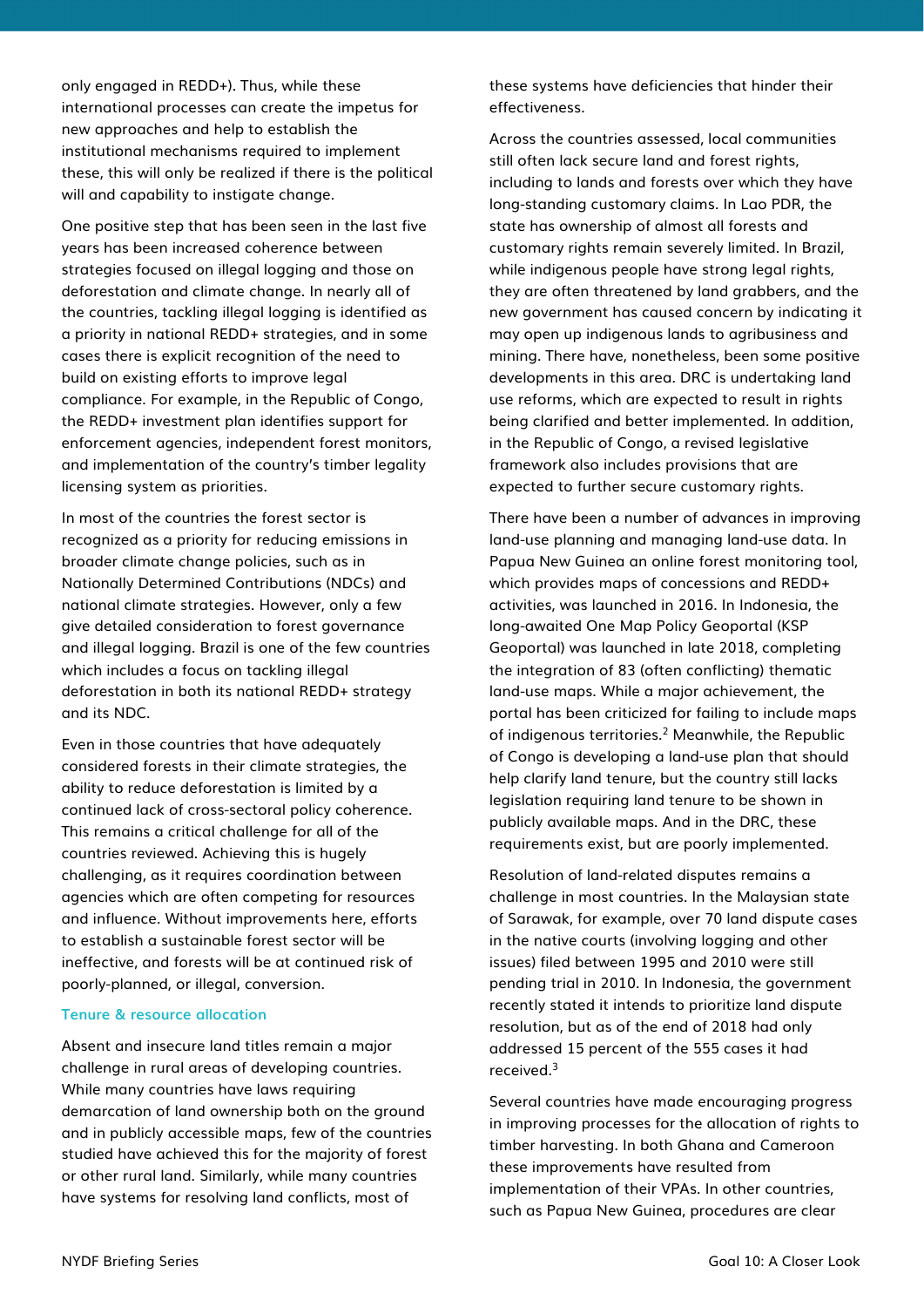and fairly robust but are not effectively enforced. Indonesia has also made significant progress in this area, having instituted a Forestry Licensing Information platform, which provides unified and simplified information related to the resource allocation procedure. DRC and the Malaysian state of Sarawak have also strengthened their procedures for ensuring the free, prior, and informed consent (FPIC) of local communities is obtained before timber concessions are allocated. The other two Malaysian states, however, are still lacking provisions to ensure FPIC, as are Brazil and DRC. While other countries have provisions in place, they are mostly weakly implemented.

#### Demand-side measures

Over the last decade, the forest sector has become more "multi-nodal" in nature, with the growth of markets in many forested countries, increased regional trade, and the expansion of processing hubs in a number of countries, most notably China and Vietnam. Reflecting this, there has been growing recognition that measures to control the trade into the Australian, European Union, and United States markets will be insufficient on their own to bring about a transformation of the forest sector; rather, they will need to be complemented by measures to increase demand for legal timber in these other markets.

Those countries that are implementing VPAs - Cameroon, Ghana, Indonesia, and the Republic of Congo - have been developing legislation or measures aimed at reducing imports of illegal timber. This is to ensure that timber imports are compliant with the national licensing systems that are being put in place under the Agreements. Adequate training and resources for their enforcement and implementation will need to be provided to ensure their effectiveness.

Ghana and Indonesia also have controls in place aimed at aligning timber processing capacity with the legal supply of raw material. In most other countries, there is no coherence between the approval process for such facilities and efforts to reduce demand for illegal or unsustainable timber.

Regulating domestic markets also remains a big challenge in all nine of the countries, as these continue to be dominated by illegal and informal production and trade. Some progress has been made in supporting producers in the informal sector to operate legally, particularly in Ghana and Indonesia. However, reducing the demand for illegal timber on the domestic market has received less attention to date.

Public procurement policies have potential but have yet to be widely deployed. In both Cameroon and Ghana, public procurement policies have been drafted, but are pending approval. In Indonesia, the legal framework allows for purchasing of sustainable timber, but it is not a requirement. And in Malaysia, the government has set a target to increase green public procurement, but this only covers paper and furniture and excludes other timber products. Thus, this is a policy area that remains underutilized in all the countries and is in need of further attention.

#### **Transparency**

The assessment covers a number of different aspects of transparency relating to: timber supply chains; resource allocation and management; enforcement activities; and information and data management. While there have been improvements across many of these areas in the last five years, overall this has slowed compared to the preceding five years.

One area of progress has been in timber tracking and information management systems, with progress mostly linked to investments made under the VPA processes. For example, Ghana rolled out its wood-tracking system across the country in 2017, which is now to be assessed to determine its readiness for issuing FLEGT licenses. Indonesia has completed this process and became the first country to issue FLEGT licenses in 2016. Cameroon and the Republic of Congo have also been developing licensing systems, although progress has been slow, particularly in Cameroon.

Both the Republic of Congo and DRC have increased the amount of information available on concession allocation processes, and on harvesting, processing and trade data. However, both countries were starting from a low base and significant improvements are still needed – for example, data is often incomplete and out-of-date. While both countries have committed to reporting on their forest sectors under the Extractive Industry Transparency Initiative (EITI), only the Republic of Congo has started reporting. However, in the Republic of Congo's last report (of 2016) only 1 out of the 20 companies expected to disclose revenue information did so, making reconciliation with government data impossible. It remains to be seen if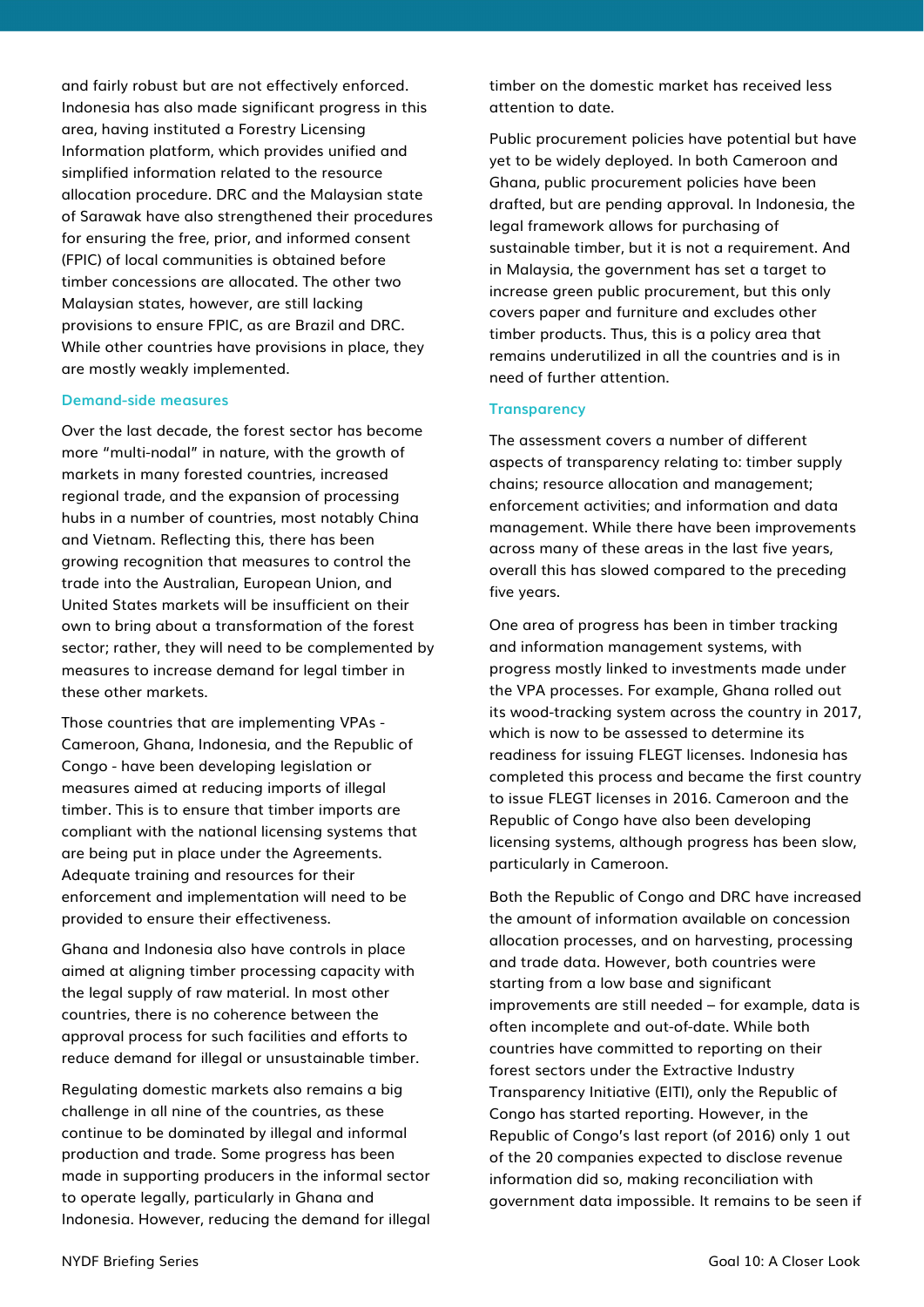the EITI provides sufficient incentive to leverage change.<sup>ii</sup>

Information on enforcement remains the least transparent. Malaysia, Indonesia, and Ghana are among the better performing countries, regularly publishing data on forest crimes and on timber seizures, but it is often in summary form. Elsewhere such information is either unavailable, hard to obtain, or incomplete.

An important question is whether the improvements that have been seen in transparency are having the intended impacts. In other words, is the information being used to hold governments to account and/or to improve legal compliance by the private sector? This is hard to determine, but there are indications that it is taking place in some countries. In both DRC and Republic of Congo, government attitudes towards independent forest monitoring have reportedly become more open, enabling civil society to fulfil this role more easily. In Ghana, efforts to improve the availability of forest sector data have resulted in collaboration between the government and civil society to establish an online portal, which should facilitate legal compliance by the private sector, as well as monitoring of their activities.

All countries have large gaps in information that hinder efforts to monitor the sector effectively. Furthermore, many of the improvements to transparency have entailed making information available online, which is inaccessible to the majority of the rural population in most countries. Consequently, their ability to claim or maintain their rights remains severely limited.

#### Rule of law

The rule of law remains weak across the countries assessed, with many systematically failing to implement and enforce the law, control corruption and the abuse of power, and ensure transparent and sound financial management.

Enforcement of forest-related laws is a major challenge across all the countries surveyed. With illegal logging and deforestation frequently occurring in remote areas, many countries have limited resources and capacities to detect incidents, and in some cases illegal loggers work in collaboration with enforcement officials. Brazil has the most advanced enforcement machinery of the countries surveyed, including a dedicated

environmental enforcement agency (IBAMA) and advanced remote sensing technologies. However, sharp reductions in the budget allocated to IBAMA in 2017, as well as indications by President Jair Bolsonaro, that he will further limit the agency's enforcement actions, have raised concerns that recent increases in deforestation will worsen.

Some countries, such as Ghana and the Republic of Congo, have recently been active in training law enforcement officials but resources for local enforcement offices are lacking. In Cameroon and DRC, major shortcomings are evident both at the national level (e.g., weak systems to coordinate and monitor enforcement efforts) and at the local level, such as limited numbers of inspections and preferences for "amicable" solutions between offenders and enforcement officers over fines and prosecutions. Lao PDR made significant improvements in law enforcement by establishing a new information management system, developing and implementing smartphone-based reporting and assessment systems, and executing more enforcement activities.

In several of the nine countries analyzed for this assessment, checks and balances against corruption remain weak. In Papua New Guinea, for example, there are no internal systems for government departments to monitor corruption and there is no independent forest monitoring system. Moreover, legal limits to government officials' discretionary powers are often not respected in practice. The Republic of Congo has an independent forest monitoring system but has no parliamentary oversight of the broad discretionary powers granted to government officials. Malaysia has an anticorruption unit, but its scope is limited to investigation rather than prosecution. Indonesia's anti-corruption unit has more power and is effective in the cases it takes, but limited resources means it can only take on a fraction of the cases it is presented with.

A number of countries have relatively strong checks and balances to ensure the rule of law is respected. These include limiting the powers of senior government officials to override laws, providing for performance audits, ensuring parliamentary and judicial oversight of government decisions, and enabling the public to mount legal challenges against government decisions. Notable

 $\overline{a}$ 

ii The Republic of Congo and the DRC are the only two of the nine countries assessed to have committed to reporting under the EITI; Cameroon, Ghana, Indonesia, and Papua New Guinea are members of EITI, while Brazil and Lao PDR have not joined.